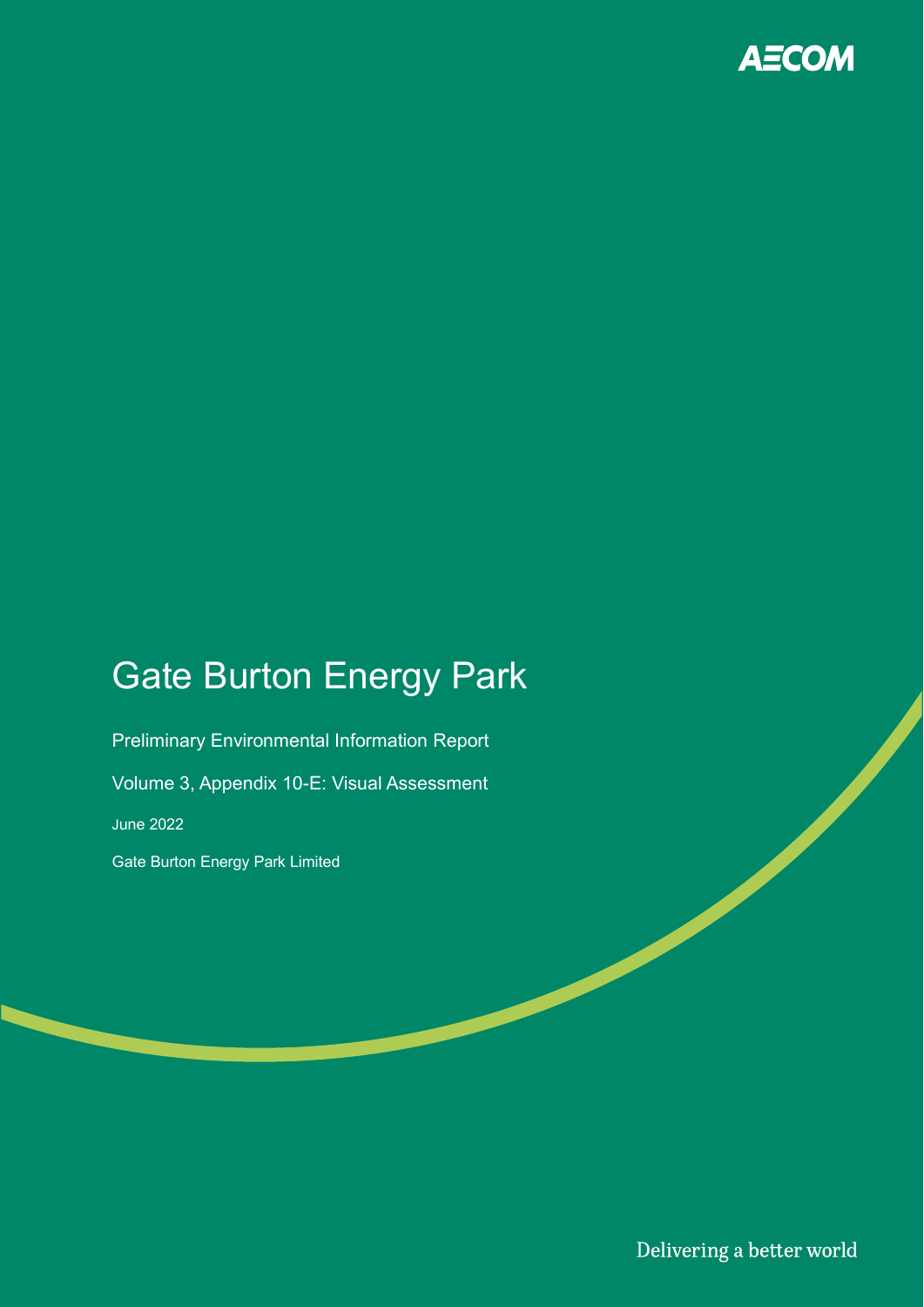

## Quality information

| <b>Prepared by</b> | <b>Checked by</b> | <b>Verified by</b> | <b>Approved by</b> |
|--------------------|-------------------|--------------------|--------------------|
| <b>BM</b>          | JS                | JR                 | NT.                |
|                    |                   |                    |                    |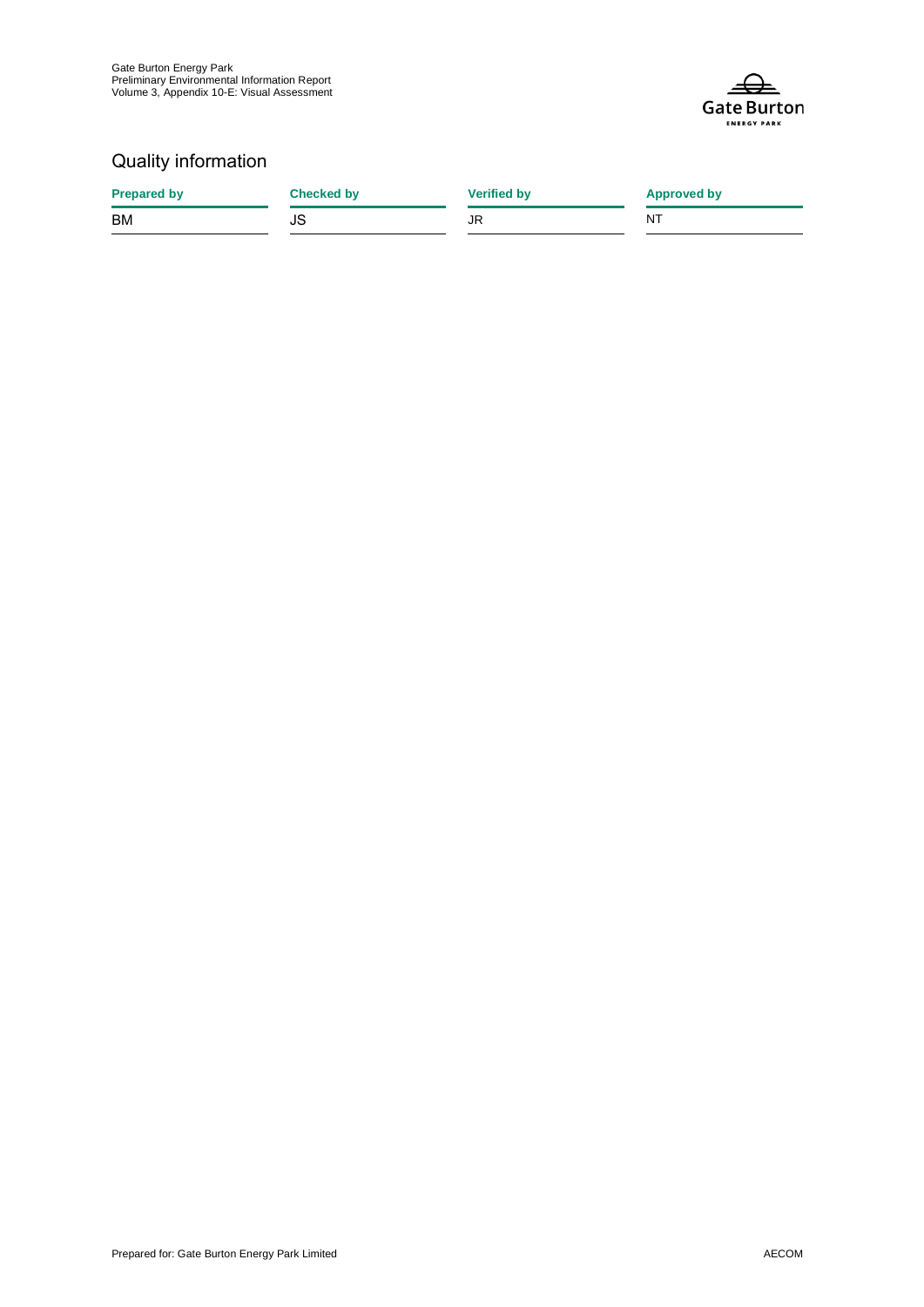

Prepared for:

Gate Burton Energy Park Limited

Prepared by: AECOM Limited

© 2022 AECOM Limited. All Rights Reserved.

This document has been prepared by AECOM Limited ("AECOM") for sole use of our client (the "Client") in accordance with generally accepted consultancy principles, the budget for fees and the terms of reference agreed between AECOM and the Client. Any information provided by third parties and referred to herein has not been checked or verified by AECOM, unless otherwise expressly stated in the document. No third party may rely upon this document without the prior and express written agreement of AECOM.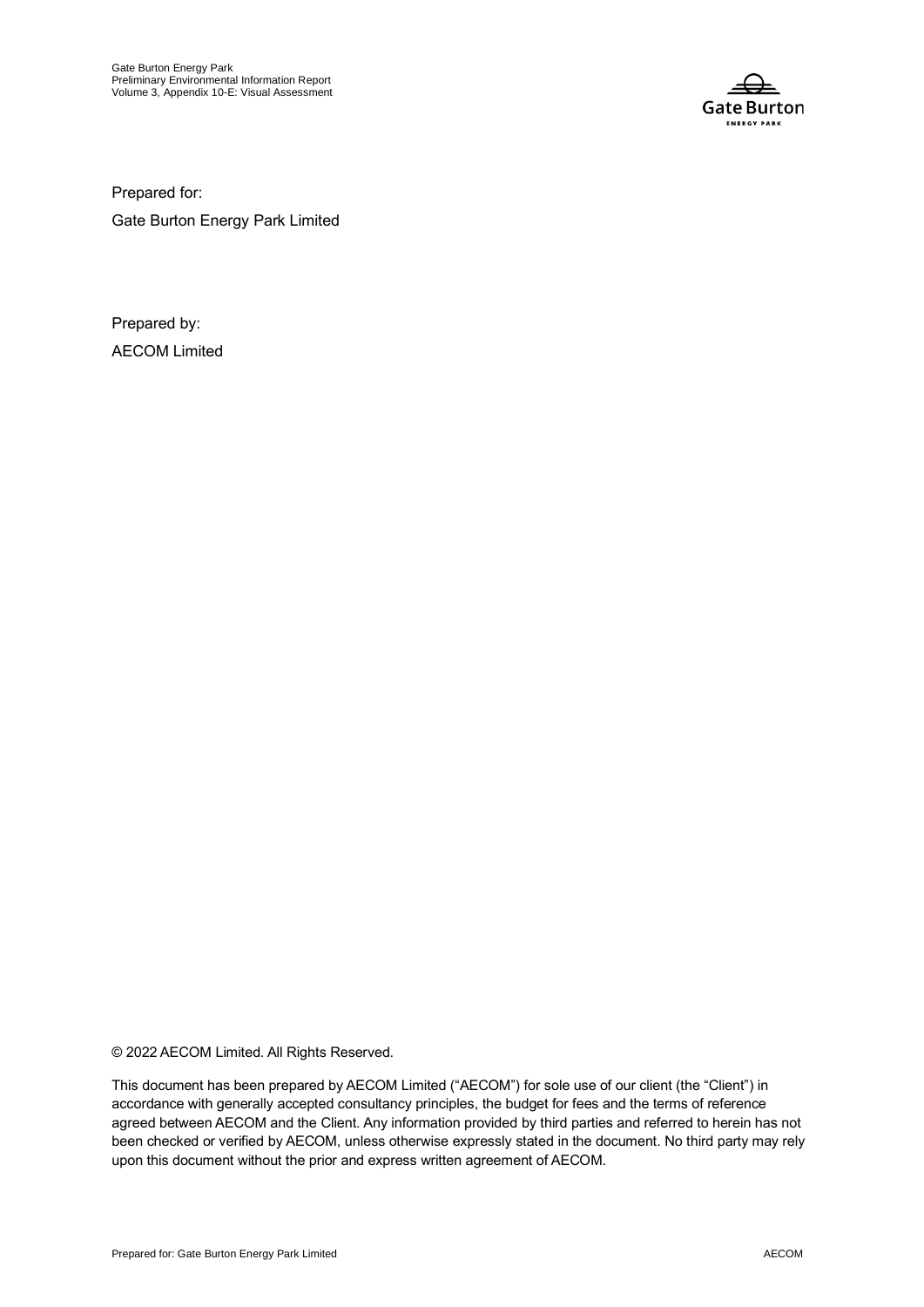

| <b>Viewpoint</b><br>and Location                                                                                         | <b>Visual</b><br><b>Receptor</b> /<br><b>Sensitivity</b><br>(for further<br>details refer to<br>Appendix 10-<br><b>D</b> Visual<br><b>Baseline</b> ) | <b>Approximate</b><br>distance to<br>nearest built<br>part of the<br>Scheme (km) | <b>Assessment</b><br><b>Scenario</b> | <b>Commentary</b>                                                                                                                                                                                                   | <b>Magnitude</b><br>of Visual<br><b>Effects</b><br>(High Level<br>Assessment<br>only) | <b>Significance</b><br>/ Quality of<br><b>Visual</b><br><b>Effects</b><br>(High Level<br>Assessment<br>only) |
|--------------------------------------------------------------------------------------------------------------------------|------------------------------------------------------------------------------------------------------------------------------------------------------|----------------------------------------------------------------------------------|--------------------------------------|---------------------------------------------------------------------------------------------------------------------------------------------------------------------------------------------------------------------|---------------------------------------------------------------------------------------|--------------------------------------------------------------------------------------------------------------|
| <b>Viewpoint 1</b><br><b>View</b><br>northeast<br>from an<br>access track<br>adjacent to<br><b>Gate Burton</b><br>estate | Commercial<br>users $/$                                                                                                                              | 0 <sub>km</sub>                                                                  | Construction<br>(winter)             | The construction activities will be visible at close<br>range.                                                                                                                                                      | High                                                                                  | Major                                                                                                        |
|                                                                                                                          | Medium                                                                                                                                               |                                                                                  | Year 1 (winter)                      | The substation and battery storage facilities will be<br>visible in the middle ground. The PV panels will be<br>visible in the foreground. Both development parts<br>will occupy the horizontal extent of the view. | High                                                                                  | Major                                                                                                        |
|                                                                                                                          |                                                                                                                                                      |                                                                                  | Year 15 (summer)                     | The impact will reduce slightly due to additional<br>hedgerow planting in the foreground; however, the<br>upper sections of the substation and PV panels will<br>remain visible.                                    | Medium-<br>High                                                                       | Moderate-<br>Major                                                                                           |
|                                                                                                                          |                                                                                                                                                      |                                                                                  | Decommissioning<br>(summer)          | Decommissioning activities will be visible at close<br>range, however, the proposed additional hedge<br>planting in the foreground will remain in place and<br>filter or screen decommissioning works partially.    | Medium-<br>High                                                                       | Moderate-<br>Major                                                                                           |
| <b>Viewpoint 2</b><br>View north-                                                                                        | Commercial<br>users $/$                                                                                                                              | 0 <sub>km</sub>                                                                  | Construction<br>(winter)             | The construction activities will be visible at close<br>range.                                                                                                                                                      | High                                                                                  | Major                                                                                                        |
| northwest<br>from Clay<br>Lane west of<br><b>Clay Farm</b>                                                               | Medium                                                                                                                                               |                                                                                  | Year 1 (winter)                      | The PV panels will be visible in the foreground and<br>middle ground, occupying the horizontal extent of<br>the view.                                                                                               | High                                                                                  | Major                                                                                                        |
|                                                                                                                          |                                                                                                                                                      |                                                                                  | Year 15 (summer)                     | The impact will remain similar as described for year<br>1, with the exception of established grassland under<br>the PV panels softening the view.                                                                   | High                                                                                  | Major                                                                                                        |
|                                                                                                                          |                                                                                                                                                      |                                                                                  | Decommissioning<br>(summer)          | Decommissioning activities will be visible at close<br>range.                                                                                                                                                       | High                                                                                  | Major                                                                                                        |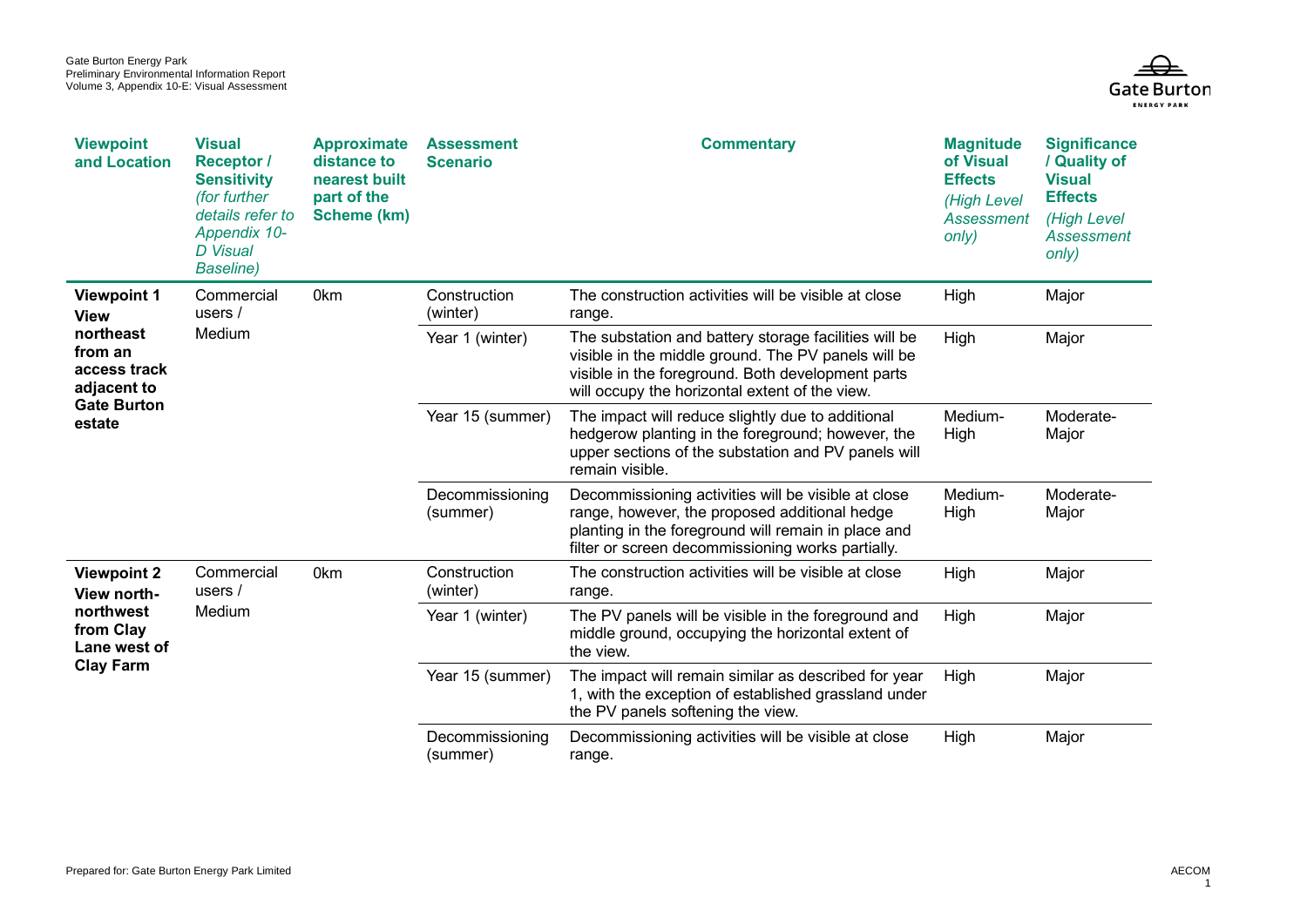

| <b>Viewpoint</b><br>and Location                                                                                | <b>Visual</b><br><b>Receptor</b> /<br><b>Sensitivity</b><br>(for further<br>details refer to<br>Appendix 10-<br><b>D</b> Visual<br><b>Baseline</b> ) | <b>Approximate</b><br>distance to<br>nearest built<br>part of the<br>Scheme (km)   | <b>Assessment</b><br><b>Scenario</b>                                                                                                                                                                                                                                                                                                                                                            | <b>Commentary</b>                                                                                                                                 | <b>Magnitude</b><br>of Visual<br><b>Effects</b><br>(High Level<br><b>Assessment</b><br>only) | <b>Significance</b><br>/ Quality of<br><b>Visual</b><br><b>Effects</b><br>(High Level<br><b>Assessment</b><br>only) |
|-----------------------------------------------------------------------------------------------------------------|------------------------------------------------------------------------------------------------------------------------------------------------------|------------------------------------------------------------------------------------|-------------------------------------------------------------------------------------------------------------------------------------------------------------------------------------------------------------------------------------------------------------------------------------------------------------------------------------------------------------------------------------------------|---------------------------------------------------------------------------------------------------------------------------------------------------|----------------------------------------------------------------------------------------------|---------------------------------------------------------------------------------------------------------------------|
| <b>Viewpoint 3</b><br><b>View</b>                                                                               | Vehicle users /<br>Medium-High                                                                                                                       | 0.2km                                                                              | Construction<br>(winter)                                                                                                                                                                                                                                                                                                                                                                        | The construction activities will be visible at close<br>range.                                                                                    | High                                                                                         | Major                                                                                                               |
| northeast<br>from Clay                                                                                          |                                                                                                                                                      |                                                                                    | Year 1 (winter)                                                                                                                                                                                                                                                                                                                                                                                 | The PV panels will be visible in the middle ground,<br>occupying partially the horizontal extent of the view.                                     | High                                                                                         | Major                                                                                                               |
| Lane at the<br>corner of<br><b>Gate Burton</b><br>estate                                                        |                                                                                                                                                      |                                                                                    | Year 15 (summer)                                                                                                                                                                                                                                                                                                                                                                                | The impact will reduce due to the establishment of<br>new hedgerows along the boundary of the solar<br>farm arrays.                               | Medium                                                                                       | Moderate                                                                                                            |
|                                                                                                                 |                                                                                                                                                      |                                                                                    | Decommissioning<br>(summer)                                                                                                                                                                                                                                                                                                                                                                     | Decommissioning activities will be visible at close<br>range.                                                                                     | High                                                                                         | Major                                                                                                               |
| <b>Viewpoint 4</b><br>View north /<br>northeast<br>from<br>Willingham<br>Road, east of<br>the railway<br>bridge | Vehicle users /<br>Medium                                                                                                                            | 0 <sub>km</sub><br>Construction<br>(winter)<br>Year 1 (winter)<br>Year 15 (summer) |                                                                                                                                                                                                                                                                                                                                                                                                 | The construction activities will be visible at lower<br>level in the foreground and middle distance.                                              | High                                                                                         | Major                                                                                                               |
|                                                                                                                 |                                                                                                                                                      |                                                                                    | The solar panel arrays will be visible in the<br>foreground and middle ground until reaching Park<br>Farm in the distance. The development will cover<br>most fields visible in this view to either side of the<br>railway line, and occupy the horizontal extent of the<br>view. The upper parts of the substation will also<br>become visible west of the railway track in the<br>background. | High                                                                                                                                              | Major                                                                                        |                                                                                                                     |
|                                                                                                                 |                                                                                                                                                      |                                                                                    |                                                                                                                                                                                                                                                                                                                                                                                                 | Proposed tree planting along the southern<br>boundary of the Scheme will have established and<br>largely obscure views of the Scheme.             | Low                                                                                          | Minor-<br>Moderate                                                                                                  |
|                                                                                                                 |                                                                                                                                                      |                                                                                    | Decommissioning<br>(summer)                                                                                                                                                                                                                                                                                                                                                                     | Decommissioning activities will be partially<br>screened by the established and retained band of<br>trees along the embankment in the foreground. | Low                                                                                          | Minor-<br>Moderate                                                                                                  |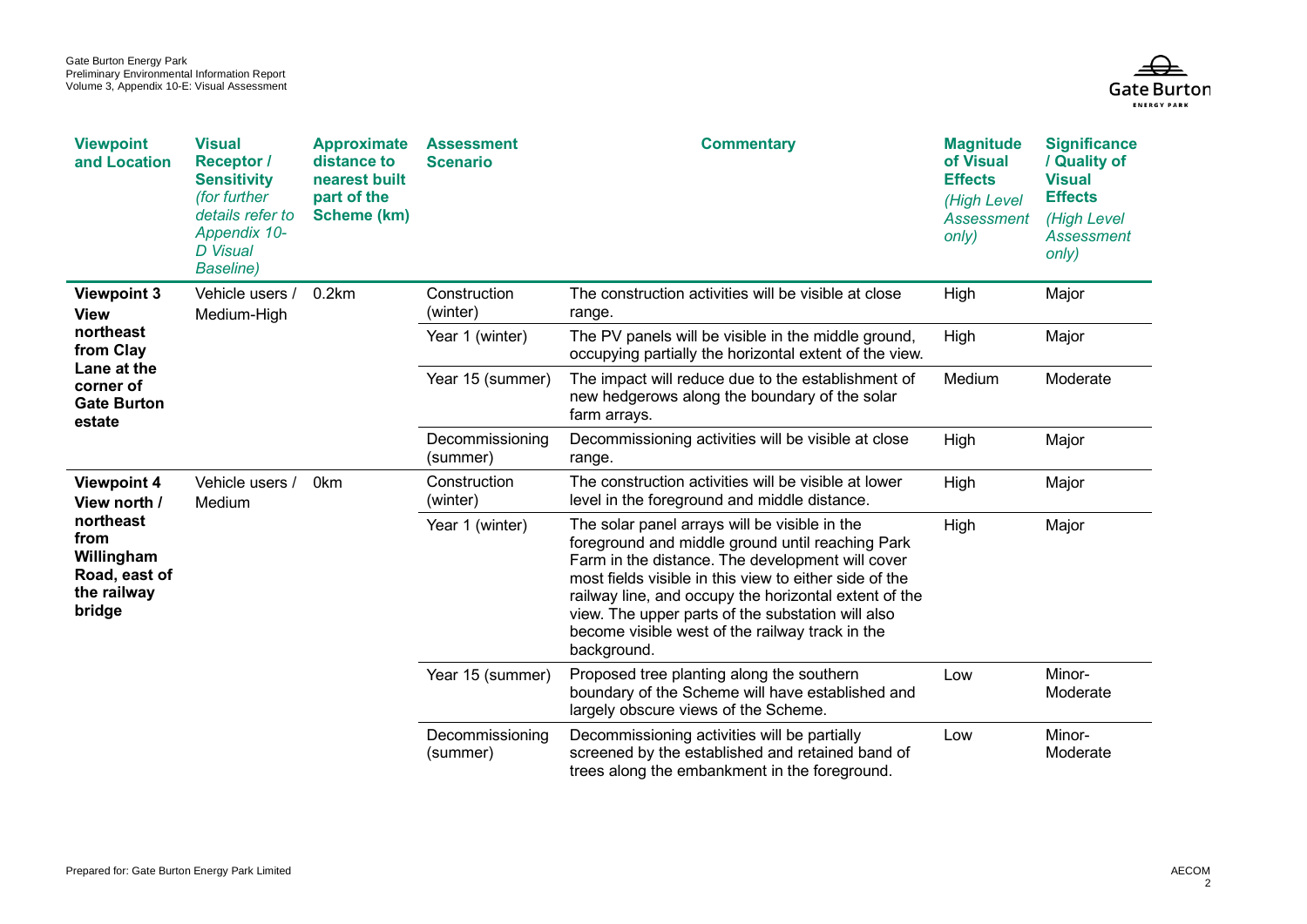

| <b>Viewpoint</b><br>and Location                    | <b>Visual</b><br><b>Receptor</b> /<br><b>Sensitivity</b><br>(for further<br>details refer to<br>Appendix 10-<br><b>D</b> Visual<br><b>Baseline</b> ) | <b>Approximate</b><br>distance to<br>nearest built<br>part of the<br>Scheme (km) | <b>Assessment</b><br><b>Scenario</b>                                                                 | <b>Commentary</b>                                                                                                                        | <b>Magnitude</b><br>of Visual<br><b>Effects</b><br>(High Level<br>Assessment<br>only) | <b>Significance</b><br>/ Quality of<br><b>Visual</b><br><b>Effects</b><br>(High Level<br>Assessment<br>only) |
|-----------------------------------------------------|------------------------------------------------------------------------------------------------------------------------------------------------------|----------------------------------------------------------------------------------|------------------------------------------------------------------------------------------------------|------------------------------------------------------------------------------------------------------------------------------------------|---------------------------------------------------------------------------------------|--------------------------------------------------------------------------------------------------------------|
| <b>Viewpoint 5</b><br><b>View north</b><br>from the | Vehicle users /<br>Medium                                                                                                                            | 0.7km                                                                            | Construction<br>(winter)                                                                             | Intervening vegetation and landform will partially<br>filter views of construction, and construction<br>vehicles.                        | Medium                                                                                | Moderate                                                                                                     |
| <b>A1500 (Stow</b><br>Park Road)                    |                                                                                                                                                      |                                                                                  | Year 1 (winter)                                                                                      | Intervening vegetation and landform will partially<br>filter views of the Site.                                                          | Medium                                                                                | Moderate                                                                                                     |
|                                                     |                                                                                                                                                      |                                                                                  | Year 15 (summer)                                                                                     | Growth of intervening vegetation in leaf and<br>landform will make views of PV panels barely<br>discernible in the Vehicmiddle distance. | Medium                                                                                | Minor                                                                                                        |
|                                                     |                                                                                                                                                      |                                                                                  | Decommissioning<br>(summer)                                                                          | Intervening vegetation and landform will partially<br>filter views of decommissioning, panel removal, and<br>construction vehicles.      | Medium                                                                                | Moderate                                                                                                     |
| <b>Viewpoint 6</b><br><b>View</b><br>northwest      | Residents,<br>Vehicle users /                                                                                                                        | 1.5km<br>Construction<br>(winter)<br>vehicles.<br>Medium                         | Intervening vegetation and landform will partially<br>filter views of construction, and construction | Medium                                                                                                                                   | Moderate                                                                              |                                                                                                              |
| from Manor<br>Farm, Stow                            |                                                                                                                                                      |                                                                                  | Year 1 (winter)                                                                                      | Given the distance from the Scheme and the gently<br>undulating topography, the individual elements will<br>be barely perceptible.       | Low                                                                                   | Minor                                                                                                        |
|                                                     |                                                                                                                                                      |                                                                                  | Year 15 (summer)                                                                                     | The impact will remain as described for year 1 with<br>vegetation in leaf further softening views.                                       | Low                                                                                   | Minor-<br>Negligible                                                                                         |
|                                                     |                                                                                                                                                      |                                                                                  | Decommissioning<br>(summer)                                                                          | Intervening vegetation and landform will partially<br>filter views of decommissioning, panel removal, and<br>construction vehicles.      | Medium                                                                                | Moderate                                                                                                     |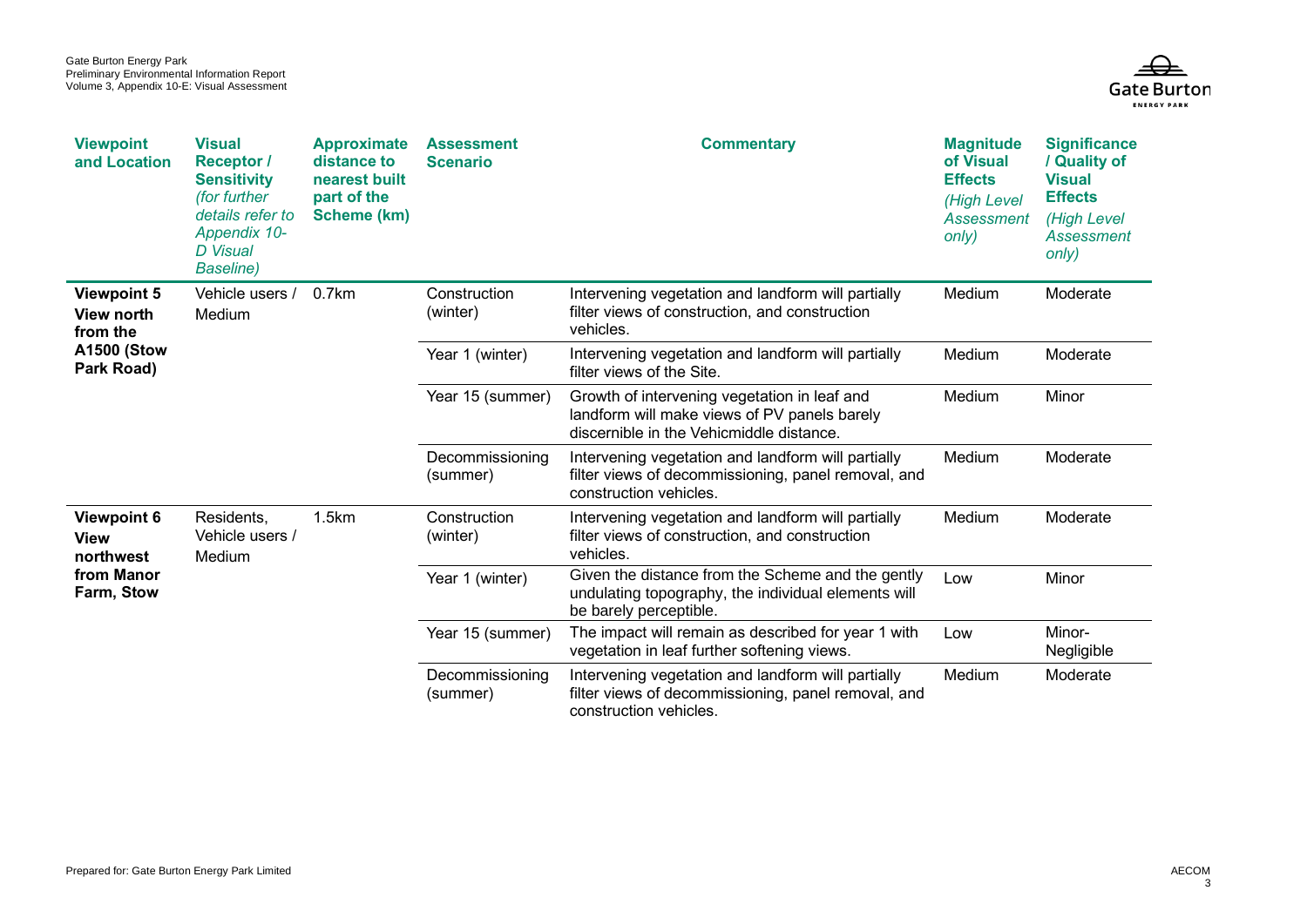

| <b>Viewpoint</b><br>and Location                                                                        | <b>Visual</b><br><b>Receptor</b> /<br><b>Sensitivity</b><br>(for further<br>details refer to<br>Appendix 10-<br><b>D</b> Visual<br><b>Baseline</b> ) | <b>Approximate</b><br>distance to<br>nearest built<br>part of the<br>Scheme (km) | <b>Assessment</b><br><b>Scenario</b> | <b>Commentary</b>                                                                                                                                                                                                    | <b>Magnitude</b><br>of Visual<br><b>Effects</b><br>(High Level<br>Assessment<br>only)                                                                  | <b>Significance</b><br>/ Quality of<br><b>Visual</b><br><b>Effects</b><br>(High Level<br><b>Assessment</b><br>only) |       |
|---------------------------------------------------------------------------------------------------------|------------------------------------------------------------------------------------------------------------------------------------------------------|----------------------------------------------------------------------------------|--------------------------------------|----------------------------------------------------------------------------------------------------------------------------------------------------------------------------------------------------------------------|--------------------------------------------------------------------------------------------------------------------------------------------------------|---------------------------------------------------------------------------------------------------------------------|-------|
| <b>Viewpoint 7</b><br><b>View</b><br>northwest<br>from<br><b>Tillbridge</b><br>Lane<br><b>Viewpoint</b> | Recreational<br>users $/$<br>Medium-High                                                                                                             | 9.6km                                                                            | Construction<br>(winter)             | The panoramic view afforded from this location will<br>remain unaltered. Construction works will be barely<br>discernible, if visible at all, in the far distance.                                                   | Very Low                                                                                                                                               | Negligible                                                                                                          |       |
|                                                                                                         |                                                                                                                                                      |                                                                                  | Year 1 (winter)                      | The Site will remain barely discernible, if visible at<br>all, in the far distance.                                                                                                                                  | Very Low                                                                                                                                               | Negligible                                                                                                          |       |
|                                                                                                         |                                                                                                                                                      |                                                                                  | Year 15 (summer)                     | Proposed linear belts of trees and additional<br>hedgerows will have established and matured along<br>the eastern boundaries of the Scheme screening<br>further any potential views of the site in the<br>distance.  | None                                                                                                                                                   | Neutral                                                                                                             |       |
|                                                                                                         |                                                                                                                                                      |                                                                                  | Decommissioning<br>(summer)          | Occasional glimpses of taller plant may be visible<br>above established and retained intervening<br>vegetation during decommissioning.                                                                               | Very Low                                                                                                                                               | Negligible                                                                                                          |       |
| <b>Viewpoint 8</b><br><b>View</b><br>northwest                                                          | Vehicle users.<br>Recreational<br>users $/$                                                                                                          |                                                                                  | 0.15km                               | Construction<br>(winter)                                                                                                                                                                                             | The construction activities will be visible in the<br>adjacent field and extend across the majority of the<br>view in the fore, middle and background. | High                                                                                                                | Major |
| from Marton<br>Road                                                                                     | Medium                                                                                                                                               |                                                                                  | Year 1 (winter)                      | Solar arrays will be visible in the adjacent field over<br>existing vegetation and extend across the view into<br>the distance. Taller sections of the substation<br>building will be discernible in the background. | High                                                                                                                                                   | Major                                                                                                               |       |
|                                                                                                         |                                                                                                                                                      |                                                                                  | Year 15 (summer)                     | Proposed hedgerow planting along the boundary of<br>the solar arrays will have established and partially<br>screen the PV panels. Substation structures will<br>remain in the distance.                              | Medium                                                                                                                                                 | Moderate                                                                                                            |       |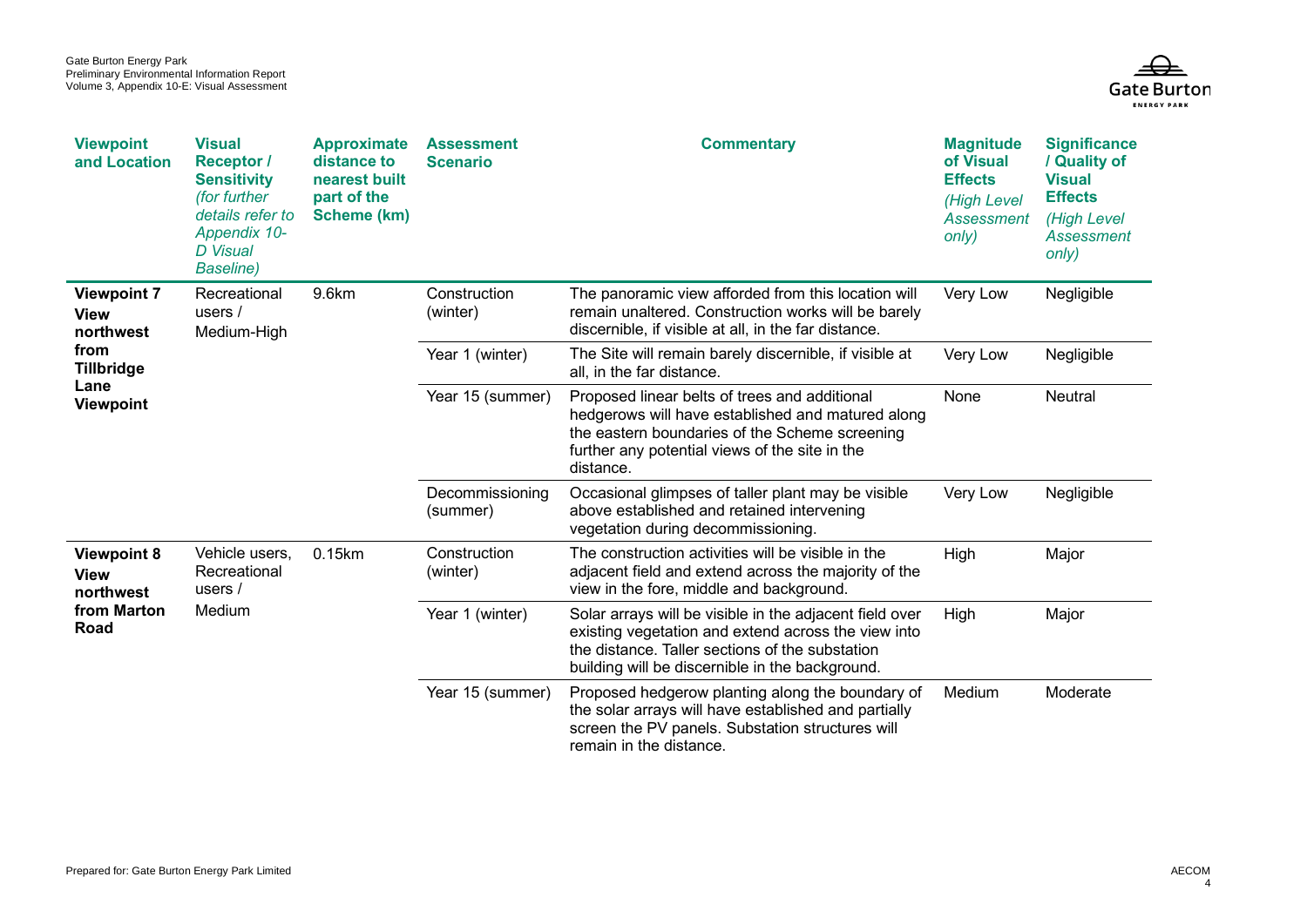

| <b>Viewpoint</b><br>and Location                                                        | <b>Visual</b><br><b>Receptor</b> /<br><b>Sensitivity</b><br>(for further<br>details refer to<br>Appendix 10-<br><b>D</b> Visual<br><b>Baseline</b> ) | <b>Approximate</b><br>distance to<br>nearest built<br>part of the<br>Scheme (km) | <b>Assessment</b><br><b>Scenario</b> | <b>Commentary</b>                                                                                                                                                                                                    | <b>Magnitude</b><br>of Visual<br><b>Effects</b><br>(High Level<br><b>Assessment</b><br>only) | <b>Significance</b><br>/ Quality of<br><b>Visual</b><br><b>Effects</b><br>(High Level<br>Assessment<br>only) |
|-----------------------------------------------------------------------------------------|------------------------------------------------------------------------------------------------------------------------------------------------------|----------------------------------------------------------------------------------|--------------------------------------|----------------------------------------------------------------------------------------------------------------------------------------------------------------------------------------------------------------------|----------------------------------------------------------------------------------------------|--------------------------------------------------------------------------------------------------------------|
|                                                                                         |                                                                                                                                                      |                                                                                  | Decommissioning<br>(summer)          | Decommissioning activities across the site will be<br>partially obscured by established and retained<br>planting.                                                                                                    | Medium-<br>High                                                                              | Moderate-<br>Major                                                                                           |
| <b>Viewpoint 9</b><br><b>View west</b><br>from Morton<br>Road,<br>Willingham<br>by Stow | Recreational<br>users, Vehicle<br>users,<br>Residents /                                                                                              | 0.45km                                                                           | Construction<br>(winter)             | The slightly elevated location of this viewpoint<br>allows or views into the distance and will allow for<br>views of construction works including the substation<br>in the background.                               | Medium                                                                                       | Moderate                                                                                                     |
|                                                                                         | Medium                                                                                                                                               |                                                                                  | Year 1 (winter)                      | The Scheme will remain a notable element of the<br>view I the middle and far distance.                                                                                                                               | Medium                                                                                       | Moderate                                                                                                     |
|                                                                                         |                                                                                                                                                      |                                                                                  | Year 15 (summer)                     | Proposed linear belts of trees will have established<br>and matured along the eastern boundary of the<br>solar farm obscuring most views of the Scheme.<br>Distant views of the substation may still be possible.    | Low                                                                                          | Minor                                                                                                        |
|                                                                                         |                                                                                                                                                      |                                                                                  | Decommissioning<br>(summer)          | Established vegetation will be retained and reduce<br>views of decommissioning activities to occasional<br>glimpses of tall plant above intervening vegetation.                                                      | Low                                                                                          | Minor                                                                                                        |
| <b>Viewpoint 10</b><br><b>View</b>                                                      | Vehicle users,<br>Residents /                                                                                                                        | 0.1km                                                                            | Construction<br>(winter)             | The construction activities will be visible at close<br>range.                                                                                                                                                       | High                                                                                         | Major                                                                                                        |
| northwest<br>from B1241<br>(Kexby Lane)                                                 | High                                                                                                                                                 |                                                                                  | Year 1 (winter)                      | The Site will remain a notable element of the view<br>during the early phase of vegetation growth for the<br>planted areas along the eastern site boundary<br>(band of trees) and along the roadside<br>(hedgerows). | High                                                                                         | Major                                                                                                        |
|                                                                                         |                                                                                                                                                      |                                                                                  | Year 15 (summer)                     | Linear belts of trees and hedgerows will have<br>established and matured obscuring views of the<br>Scheme.                                                                                                           | Medium                                                                                       | Minor-<br>Moderate                                                                                           |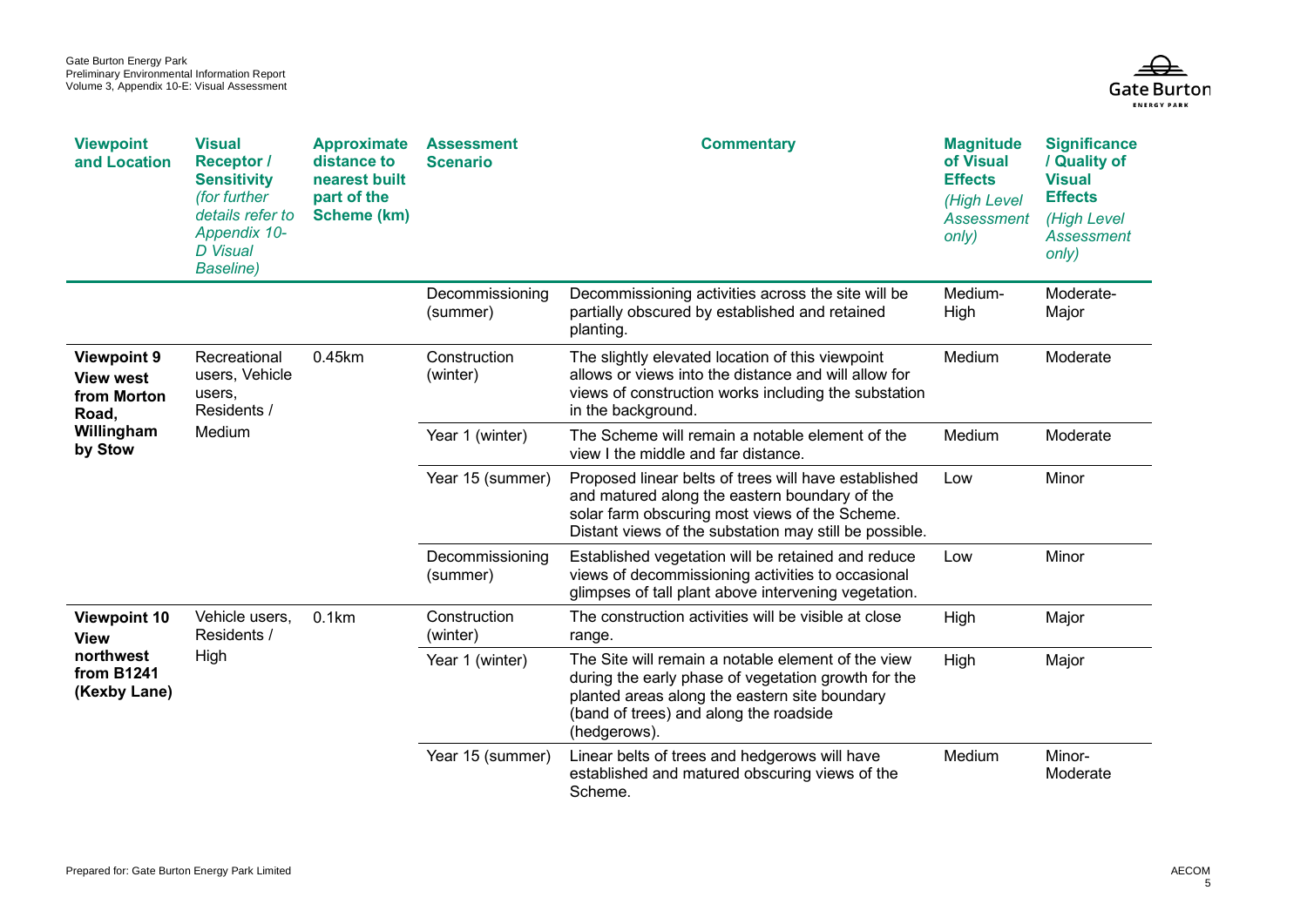

| <b>Viewpoint</b><br>and Location                                                                                             | <b>Visual</b><br><b>Receptor</b> /<br><b>Sensitivity</b><br>(for further<br>details refer to<br>Appendix 10-<br><b>D</b> Visual<br><b>Baseline</b> ) | <b>Approximate</b><br>distance to<br>nearest built<br>part of the<br>Scheme (km) | <b>Assessment</b><br><b>Scenario</b> | <b>Commentary</b>                                                                                                                                               | <b>Magnitude</b><br>of Visual<br><b>Effects</b><br>(High Level<br>Assessment<br>only) | <b>Significance</b><br>/ Quality of<br><b>Visual</b><br><b>Effects</b><br>(High Level<br>Assessment<br>only) |
|------------------------------------------------------------------------------------------------------------------------------|------------------------------------------------------------------------------------------------------------------------------------------------------|----------------------------------------------------------------------------------|--------------------------------------|-----------------------------------------------------------------------------------------------------------------------------------------------------------------|---------------------------------------------------------------------------------------|--------------------------------------------------------------------------------------------------------------|
|                                                                                                                              |                                                                                                                                                      |                                                                                  | Decommissioning<br>(summer)          | Established vegetation will be retained and reduce<br>views of decommissioning activities to occasional<br>glimpses of tall plant above intervening vegetation. | Medium                                                                                | Moderate                                                                                                     |
| <b>Viewpoint 11</b><br><b>View east</b><br><b>from B1241</b><br>(Kexby Lane)<br>at eastern<br>entry to<br><b>Knaith Park</b> | Vehicle users,<br>Residents /                                                                                                                        | 0.3km                                                                            | Construction<br>(winter)             | The construction activities will be visible in the<br>middle distance.                                                                                          | Medium                                                                                | Moderate                                                                                                     |
|                                                                                                                              | Medium                                                                                                                                               |                                                                                  | Year 1 (winter)                      | The tops of panels will be visible in the middle<br>distance over existing vegetation.                                                                          | Low-<br>Medium                                                                        | Minor-<br>Moderate                                                                                           |
|                                                                                                                              |                                                                                                                                                      |                                                                                  | Year 15 (summer)                     | The sides / tops of the solar panel array will remain<br>visible in the middle distance above existing<br>intervening hedgerows.                                | Low-<br>Medium                                                                        | Minor-<br>Moderate                                                                                           |
|                                                                                                                              |                                                                                                                                                      |                                                                                  | Decommissioning<br>(summer)          | The decommissioning activities will be visible in the<br>middle distance.                                                                                       | Medium                                                                                | Moderate                                                                                                     |
| <b>Viewpoint 12</b><br>View south                                                                                            | Vehicle users,<br>Recreational                                                                                                                       | 0 <sub>km</sub>                                                                  | Construction<br>(winter)             | The construction activities will be visible at close<br>range.                                                                                                  | High                                                                                  | Major                                                                                                        |
| from Station<br>Road west of                                                                                                 | users /<br>Medium-High                                                                                                                               |                                                                                  | Year 1 (winter)                      | The PV panels will be in the foreground, occupying<br>the horizontal extent of the view.                                                                        | High                                                                                  | Major                                                                                                        |
| <b>Knaith Park</b>                                                                                                           |                                                                                                                                                      |                                                                                  | Year 15 (summer)                     | Proposed additional hedgerow planting will have<br>matured and screen the majority of the Scheme.                                                               | Very Low                                                                              | Negligible                                                                                                   |
|                                                                                                                              |                                                                                                                                                      |                                                                                  | Decommissioning<br>(summer)          | Decommissioning activities will be largely screened<br>by retained hedgerow planting.                                                                           | Low                                                                                   | Minor                                                                                                        |
| <b>Viewpoint 13</b><br><b>View east</b><br>from A156                                                                         | Vehicle users /<br>Medium                                                                                                                            | 0.6km                                                                            | Construction<br>(winter)             | Installation of PV panels and the construction of the<br>substation will be barely perceptible beyond the<br>brow of the hill.                                  | Low                                                                                   | Minor                                                                                                        |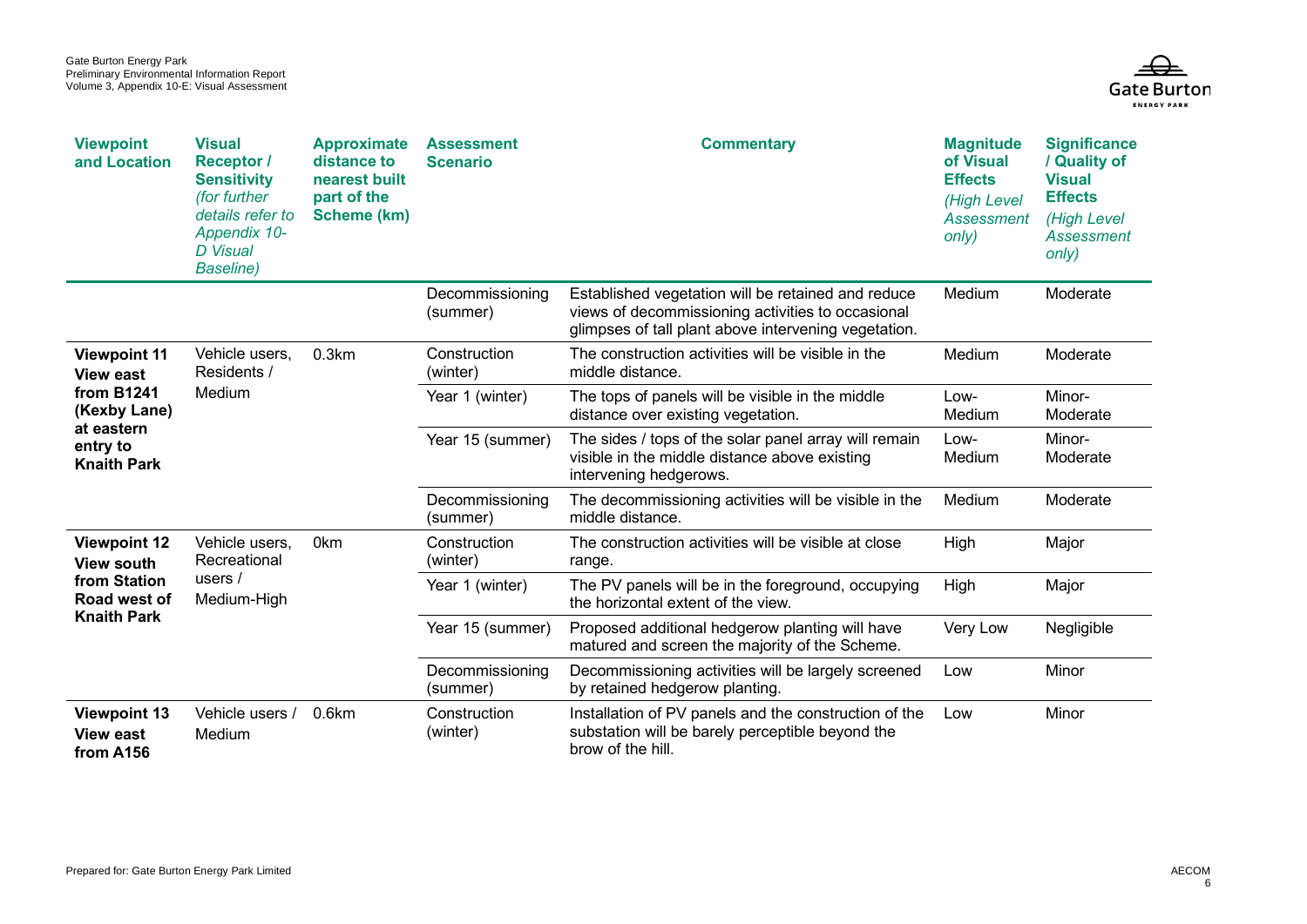

| <b>Viewpoint</b><br>and Location                                       | <b>Visual</b><br><b>Receptor</b> /<br><b>Sensitivity</b><br>(for further<br>details refer to<br>Appendix 10-<br><b>D</b> Visual<br><b>Baseline</b> ) | <b>Approximate</b><br>distance to<br>nearest built<br>part of the<br>Scheme (km) | <b>Assessment</b><br><b>Scenario</b> | <b>Commentary</b>                                                                                                                                                                                                                                                            | <b>Magnitude</b><br>of Visual<br><b>Effects</b><br><b>(High Level</b><br>Assessment<br>only) | <b>Significance</b><br>/ Quality of<br><b>Visual</b><br><b>Effects</b><br>(High Level<br>Assessment<br>only) |
|------------------------------------------------------------------------|------------------------------------------------------------------------------------------------------------------------------------------------------|----------------------------------------------------------------------------------|--------------------------------------|------------------------------------------------------------------------------------------------------------------------------------------------------------------------------------------------------------------------------------------------------------------------------|----------------------------------------------------------------------------------------------|--------------------------------------------------------------------------------------------------------------|
| (Gainsboroug<br>h Road)<br>between<br>Knaith and<br><b>Gate Burton</b> |                                                                                                                                                      |                                                                                  | Year 1 (winter)                      | The upper most sections of the PV panels along the<br>western boundary of the site will become<br>discernible along sections of the brow of the hill in<br>the middle distance. The tallest structures of the<br>substation will be barely discernible in the<br>background. | Low                                                                                          | Minor                                                                                                        |
|                                                                        |                                                                                                                                                      |                                                                                  | Year 15 (summer)                     | Proposed additional hedgerow planting will have<br>established and screen the Scheme.                                                                                                                                                                                        | Very Low                                                                                     | Negligible                                                                                                   |
|                                                                        |                                                                                                                                                      |                                                                                  | Decommissioning<br>(summer)          | Decommissioning activities will be largely screened<br>by landform and retained intervening hedgerow<br>planting.                                                                                                                                                            | Very Low                                                                                     | Negligible                                                                                                   |
| <b>Viewpoint 14</b><br><b>View west</b>                                | Vehicle users,<br>Recreational                                                                                                                       | 2km                                                                              | Construction<br>(winter)             | Installation of PV panels and the construction of the<br>substation will be barely perceptible.                                                                                                                                                                              | Very Low                                                                                     | Negligible                                                                                                   |
| from<br>Littleborough<br>Road,<br>Littleborough                        | users $/$<br>High                                                                                                                                    |                                                                                  | Year 1 (winter)                      | The Scheme will be barely discernible and mostly<br>screened by intervening landform and existing<br>intervening vegetation.                                                                                                                                                 | Very Low                                                                                     | Negligible                                                                                                   |
|                                                                        |                                                                                                                                                      |                                                                                  | Year 15 (summer)                     | Intervening existing vegetation in leaf will screen<br>views of the Scheme.                                                                                                                                                                                                  | None                                                                                         | <b>Neutral</b>                                                                                               |
|                                                                        |                                                                                                                                                      |                                                                                  | Decommissioning<br>(summer)          | Decommissioning activities will be largely screened<br>by landform and intervening existing vegetation.                                                                                                                                                                      | Very Low                                                                                     | Negligible                                                                                                   |
| <b>Viewpoint 15</b>                                                    | Residents /                                                                                                                                          | 0.15km                                                                           | Construction<br>(winter)             | The construction activities will be visible in the<br>middle ground.                                                                                                                                                                                                         | Medium-<br>High                                                                              | Moderate-<br>Major                                                                                           |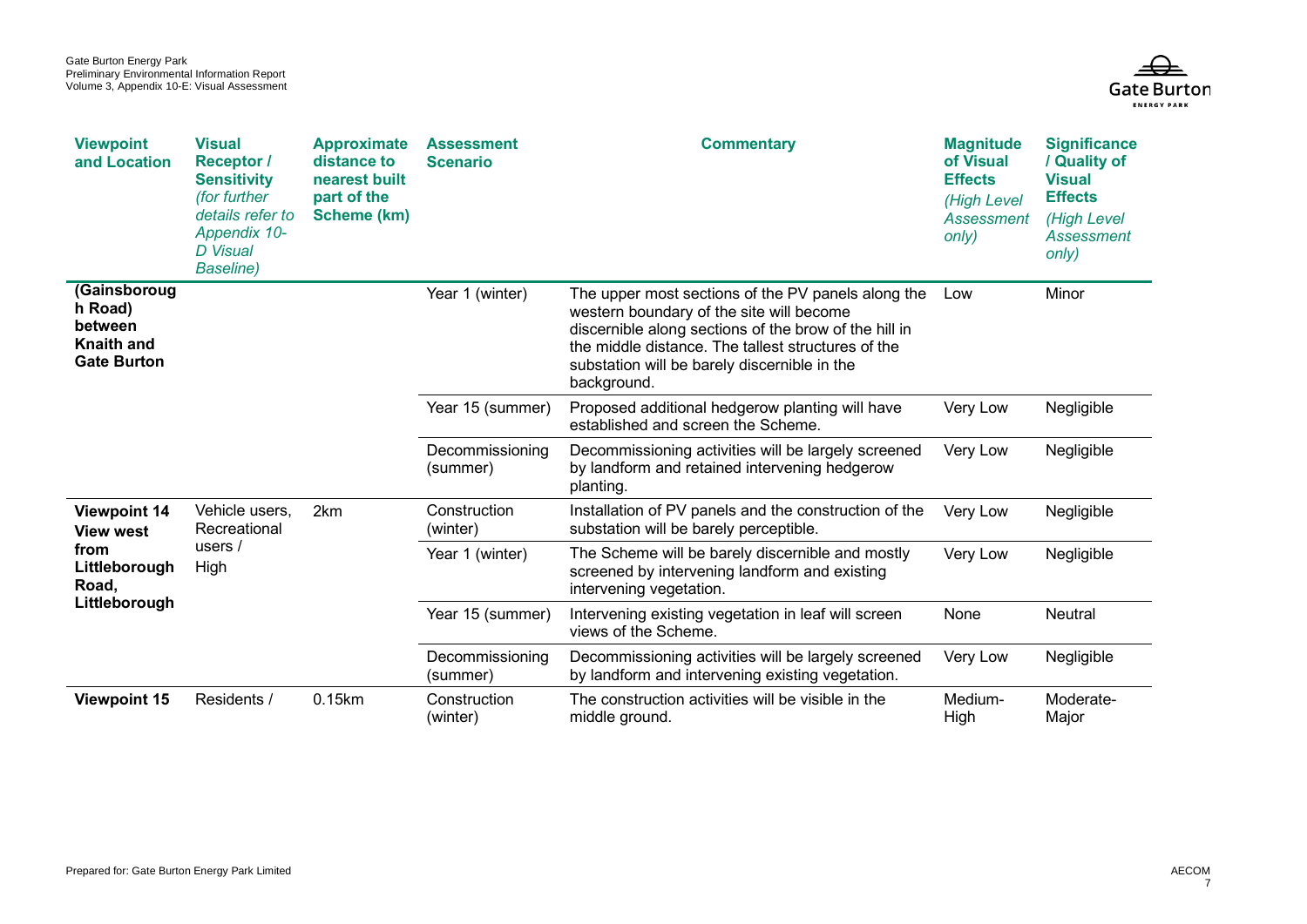

| <b>Viewpoint</b><br>and Location                                                                         | <b>Visual</b><br><b>Receptor</b> /<br><b>Sensitivity</b><br>(for further<br>details refer to<br><b>Appendix 10-</b><br><b>D</b> Visual<br><b>Baseline</b> ) | <b>Approximate</b><br>distance to<br>nearest built<br>part of the<br>Scheme (km) | <b>Assessment</b><br><b>Scenario</b> | <b>Commentary</b>                                                                                                                                                                                                                                                                                                                                                  | <b>Magnitude</b><br>of Visual<br><b>Effects</b><br>(High Level<br>Assessment<br>only) | <b>Significance</b><br>/ Quality of<br><b>Visual</b><br><b>Effects</b><br>(High Level<br>Assessment<br>only) |
|----------------------------------------------------------------------------------------------------------|-------------------------------------------------------------------------------------------------------------------------------------------------------------|----------------------------------------------------------------------------------|--------------------------------------|--------------------------------------------------------------------------------------------------------------------------------------------------------------------------------------------------------------------------------------------------------------------------------------------------------------------------------------------------------------------|---------------------------------------------------------------------------------------|--------------------------------------------------------------------------------------------------------------|
| <b>View east</b><br>along view<br>axis between<br><b>Gate Burton</b><br>estate and<br><b>Burton Wood</b> | Medium-High                                                                                                                                                 |                                                                                  | Year 1 (winter)                      | The PV panels will be located in the middle ground<br>to the left and right of a retained field corridor<br>connecting to Burton Wood. This viewing axis will<br>ensure a none-built up corridor between this<br>viewpoint and Burton Wood. The upper sections of<br>tall substation structures will become visible in the<br>background in the left of this view. | Medium                                                                                | Moderate                                                                                                     |
|                                                                                                          |                                                                                                                                                             |                                                                                  | Year 15 (summer)                     | Views will remain largely unchanged from year 1.                                                                                                                                                                                                                                                                                                                   | Medium                                                                                | Moderate                                                                                                     |
|                                                                                                          |                                                                                                                                                             |                                                                                  | Decommissioning<br>(summer)          | Decommissioning activities will be visible in the<br>middle-ground.                                                                                                                                                                                                                                                                                                | Medium-<br>High                                                                       | Moderate-<br>Major                                                                                           |
| <b>Viewpoint 16</b><br><b>View east</b><br>from Clay<br>Lane south of<br><b>Gate Burton</b><br>estate    | Vehicle users /<br>Low-Medium                                                                                                                               | 0.35km                                                                           | Construction<br>(winter)             | The construction activities will be visible in the<br>middle distance and partially screened by<br>intervening landform.                                                                                                                                                                                                                                           | Medium                                                                                | Moderate                                                                                                     |
|                                                                                                          |                                                                                                                                                             |                                                                                  | Year 1 (winter)                      | The PV panels will be located in the middle ground<br>on sloping ground, which will partially screen PV<br>panels with increasing distance.                                                                                                                                                                                                                        | Medium                                                                                | Moderate                                                                                                     |
|                                                                                                          |                                                                                                                                                             |                                                                                  | Year 15 (summer)                     | Proposed hedgerow planting along the western side<br>of the PV panel areas will have established and<br>partially screen the Scheme.                                                                                                                                                                                                                               | Low                                                                                   | Minor                                                                                                        |
|                                                                                                          |                                                                                                                                                             |                                                                                  | Decommissioning<br>(summer)          | Decommissioning activities will be partially<br>screened by landform and retained intervening<br>hedgerow planting.                                                                                                                                                                                                                                                | Low                                                                                   | Minor-<br>Moderate                                                                                           |
| <b>Viewpoint 17</b>                                                                                      | Vehicle users,<br>Residents /                                                                                                                               | 0.2km                                                                            | Construction<br>(winter)             | The construction activities will be visible at close<br>range.                                                                                                                                                                                                                                                                                                     | High                                                                                  | Major                                                                                                        |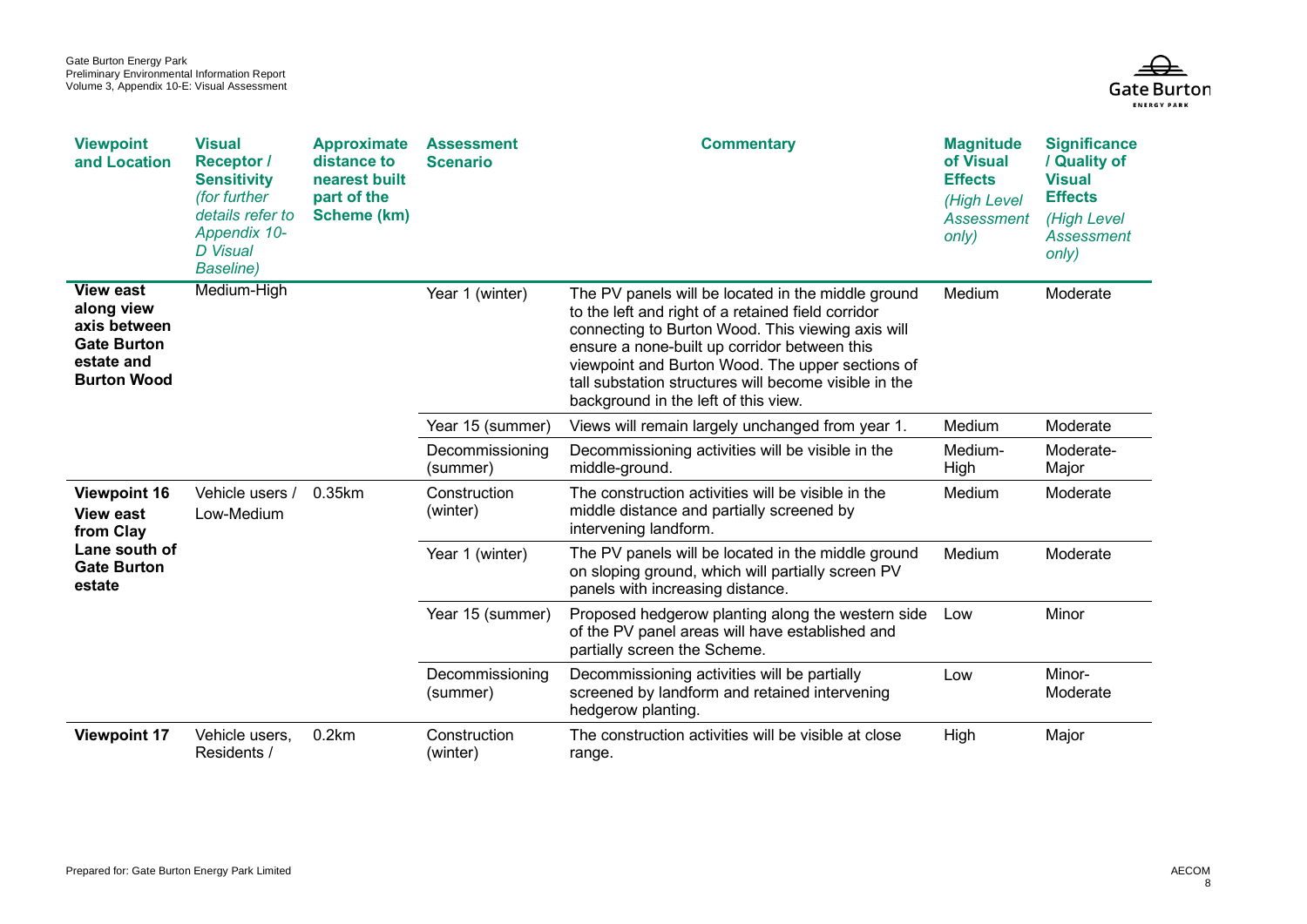

| <b>Viewpoint</b><br>and Location                            | <b>Visual</b><br><b>Receptor /</b><br><b>Sensitivity</b><br>(for further<br>details refer to<br><b>Appendix 10-</b><br><b>D</b> Visual<br><b>Baseline</b> ) | <b>Approximate</b><br>distance to<br>nearest built<br>part of the<br>Scheme (km) | <b>Assessment</b><br><b>Scenario</b> | <b>Commentary</b>                                                                                                                                                                                                                                                                                                                                                                                                                 | <b>Magnitude</b><br>of Visual<br><b>Effects</b><br>(High Level<br>Assessment<br>only) | <b>Significance</b><br>/ Quality of<br><b>Visual</b><br><b>Effects</b><br>(High Level<br><b>Assessment</b><br>only) |
|-------------------------------------------------------------|-------------------------------------------------------------------------------------------------------------------------------------------------------------|----------------------------------------------------------------------------------|--------------------------------------|-----------------------------------------------------------------------------------------------------------------------------------------------------------------------------------------------------------------------------------------------------------------------------------------------------------------------------------------------------------------------------------------------------------------------------------|---------------------------------------------------------------------------------------|---------------------------------------------------------------------------------------------------------------------|
| View north /<br>northwest<br>from Marton<br>Road            | Low-Medium                                                                                                                                                  |                                                                                  | Year 1 (winter)                      | The PV panels will be located in the middle<br>distance and extend to the horizon line screening<br>the pockets of woodland and Park Farm in the<br>background. PV panels will also extend across<br>visible fields located beyond the hedge line in the<br>middle distance (in the left side of this view). PV<br>panels will be occupying the majority of the<br>horizontal extent of the middle and background of<br>the view. | High                                                                                  | Major                                                                                                               |
|                                                             |                                                                                                                                                             |                                                                                  | Year 15 (summer)                     | Proposed hedgerow planting along the southern<br>side of the PV panel areas will have established<br>and partially screen the Scheme.                                                                                                                                                                                                                                                                                             | Medium                                                                                | Moderate                                                                                                            |
|                                                             |                                                                                                                                                             |                                                                                  | Decommissioning<br>(summer)          | Decommissioning activities will be partially<br>screened by the retained intervening hedgerow<br>planting.                                                                                                                                                                                                                                                                                                                        | Medium                                                                                | Moderate                                                                                                            |
| <b>Viewpoint 18</b><br>View north /                         | Vehicle users /<br>Low-Medium                                                                                                                               | 0 <sub>km</sub>                                                                  | Construction<br>(winter)             | The construction activities will be visible at close<br>range.                                                                                                                                                                                                                                                                                                                                                                    | High                                                                                  | Moderate-<br>Major                                                                                                  |
| northwest<br>from Marton<br>Road at<br>elevated<br>location |                                                                                                                                                             |                                                                                  | Year 1 (winter)                      | The PV panels will located be in the foreground<br>beyond the hedge and extend across most fields<br>visible in this view, occupying the majority of the<br>horizontal extent of the view. Upper sections of<br>taller substation structures will be discernible to the<br>left in the background.                                                                                                                                | High                                                                                  | Moderate-<br>Major                                                                                                  |
|                                                             |                                                                                                                                                             |                                                                                  | Year 15 (summer)                     | Views will remain largely unchanged from year 1.                                                                                                                                                                                                                                                                                                                                                                                  | High                                                                                  | Moderate                                                                                                            |
|                                                             |                                                                                                                                                             |                                                                                  | Decommissioning<br>(summer)          | Decommissioning activities will be visible at close<br>range.                                                                                                                                                                                                                                                                                                                                                                     | High                                                                                  | Moderate                                                                                                            |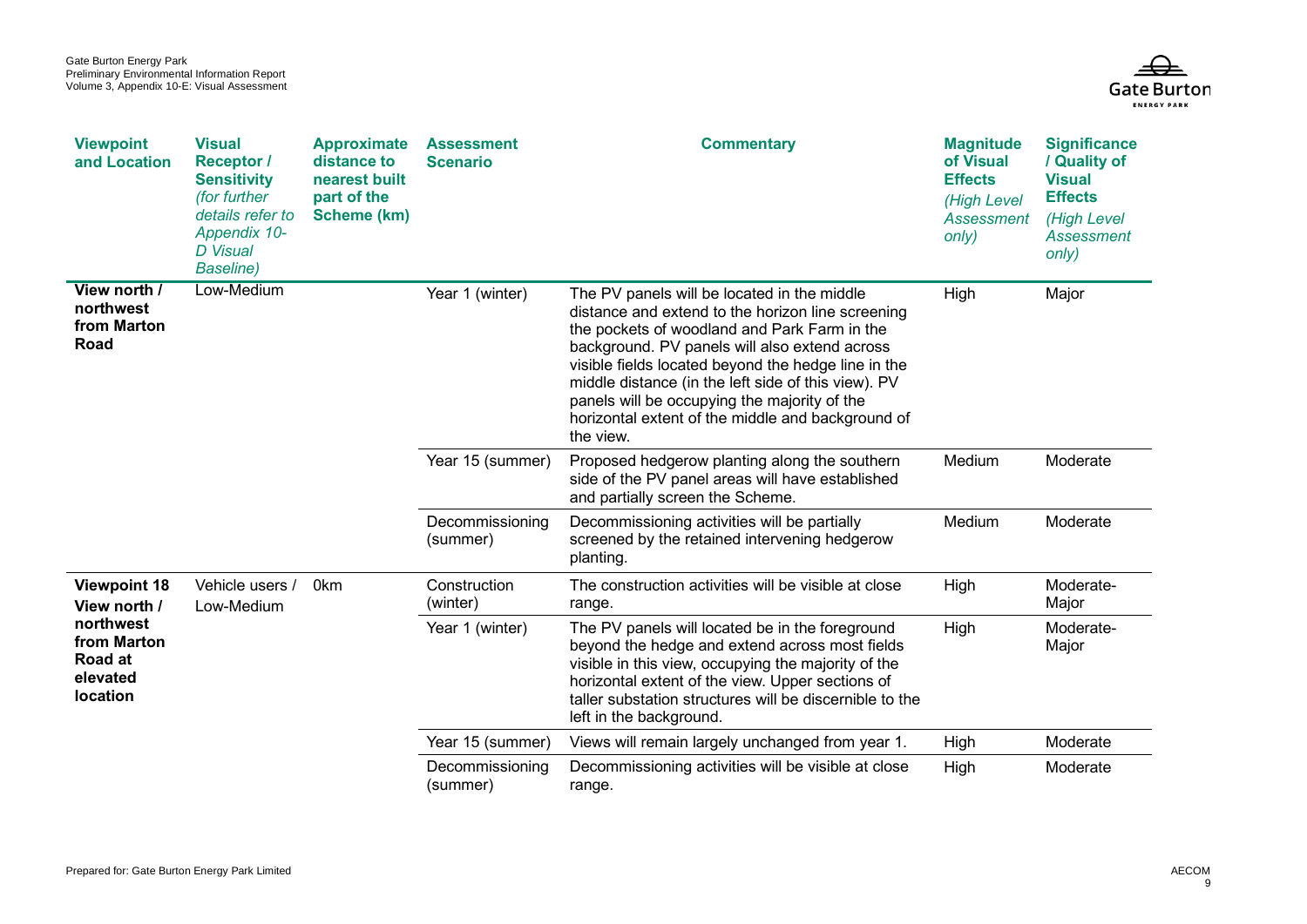

| <b>Viewpoint</b><br>and Location                                                                                                  | <b>Visual</b><br><b>Receptor</b> /<br><b>Sensitivity</b><br>(for further<br>details refer to<br>Appendix 10-<br><b>D</b> Visual<br><b>Baseline</b> ) | <b>Approximate</b><br>distance to<br>nearest built<br>part of the<br>Scheme (km) | <b>Assessment</b><br><b>Scenario</b> | <b>Commentary</b>                                                                                                                                                                      | <b>Magnitude</b><br>of Visual<br><b>Effects</b><br>(High Level<br><b>Assessment</b><br>only) | <b>Significance</b><br>/ Quality of<br><b>Visual</b><br><b>Effects</b><br>(High Level<br><b>Assessment</b><br>only) |
|-----------------------------------------------------------------------------------------------------------------------------------|------------------------------------------------------------------------------------------------------------------------------------------------------|----------------------------------------------------------------------------------|--------------------------------------|----------------------------------------------------------------------------------------------------------------------------------------------------------------------------------------|----------------------------------------------------------------------------------------------|---------------------------------------------------------------------------------------------------------------------|
| <b>Viewpoint 19</b><br><b>View</b><br>southwest<br><b>from B1241</b><br>(Gainsboroug<br>h Road) north<br>of Willingham<br>by Stow | Vehicle users,<br>Residents /<br>Medium                                                                                                              | 0.6km                                                                            | Construction<br>(winter)             | The gently undulating landform across this view will<br>partially obscure views of construction work in the<br>distance.                                                               | Medium                                                                                       | Moderate                                                                                                            |
|                                                                                                                                   |                                                                                                                                                      |                                                                                  | Year 1 (winter)                      | The Scheme will become a notable element in the<br>middle distance in the centre left of this view. It will<br>extend to the background and along the rising<br>slopes at Gate Burton. | Medium                                                                                       | Moderate                                                                                                            |
|                                                                                                                                   |                                                                                                                                                      |                                                                                  | Year 15 (summer)                     | Propose linear belts of trees will have established in<br>the middle distance obscuring partially views of the<br>Scheme.                                                              | Low-<br>Medium                                                                               | Minor-<br>Moderate                                                                                                  |
|                                                                                                                                   |                                                                                                                                                      |                                                                                  | Decommissioning<br>(summer)          | Established vegetation will be retained and partially<br>screen views of decommissioning activities in the<br>middle distance and the background.                                      | Medium                                                                                       | Moderate                                                                                                            |
| <b>Viewpoint 20</b><br>View<br>southwest<br>from Kexby,                                                                           | Vehicle users,<br>Residents /<br>Medium                                                                                                              | 1.4km                                                                            | Construction<br>(winter)             | The foreground will remain unaffected by<br>construction. Occasional glimpses of taller plant<br>may be visible above intervening vegetation in the<br>middle distance.                | Low                                                                                          | Minor                                                                                                               |
| <b>Junction</b><br>Kexby Lane /                                                                                                   |                                                                                                                                                      |                                                                                  | Year 1 (winter)                      | Intervening existing vegetation and landform will<br>largely obscure views of the Scheme.                                                                                              | Low                                                                                          | Minor                                                                                                               |
| B1241<br>Willingham<br>Road / Upton<br>Road                                                                                       |                                                                                                                                                      |                                                                                  | Year 15 (summer)                     | Views of the Scheme will be largely screened by<br>existing intervening vegetation in leaf.                                                                                            | Very Low                                                                                     | Negligible                                                                                                          |
|                                                                                                                                   |                                                                                                                                                      |                                                                                  | Decommissioning<br>(summer)          | Decommissioning activities across the site will be<br>largely screened by existing intervening vegetation.                                                                             | Very Low                                                                                     | Minor-<br>Negligible                                                                                                |
| <b>Viewpoint 21</b>                                                                                                               | Vehicle users /                                                                                                                                      | To be<br>confirmed                                                               | Construction<br>(winter)             |                                                                                                                                                                                        |                                                                                              |                                                                                                                     |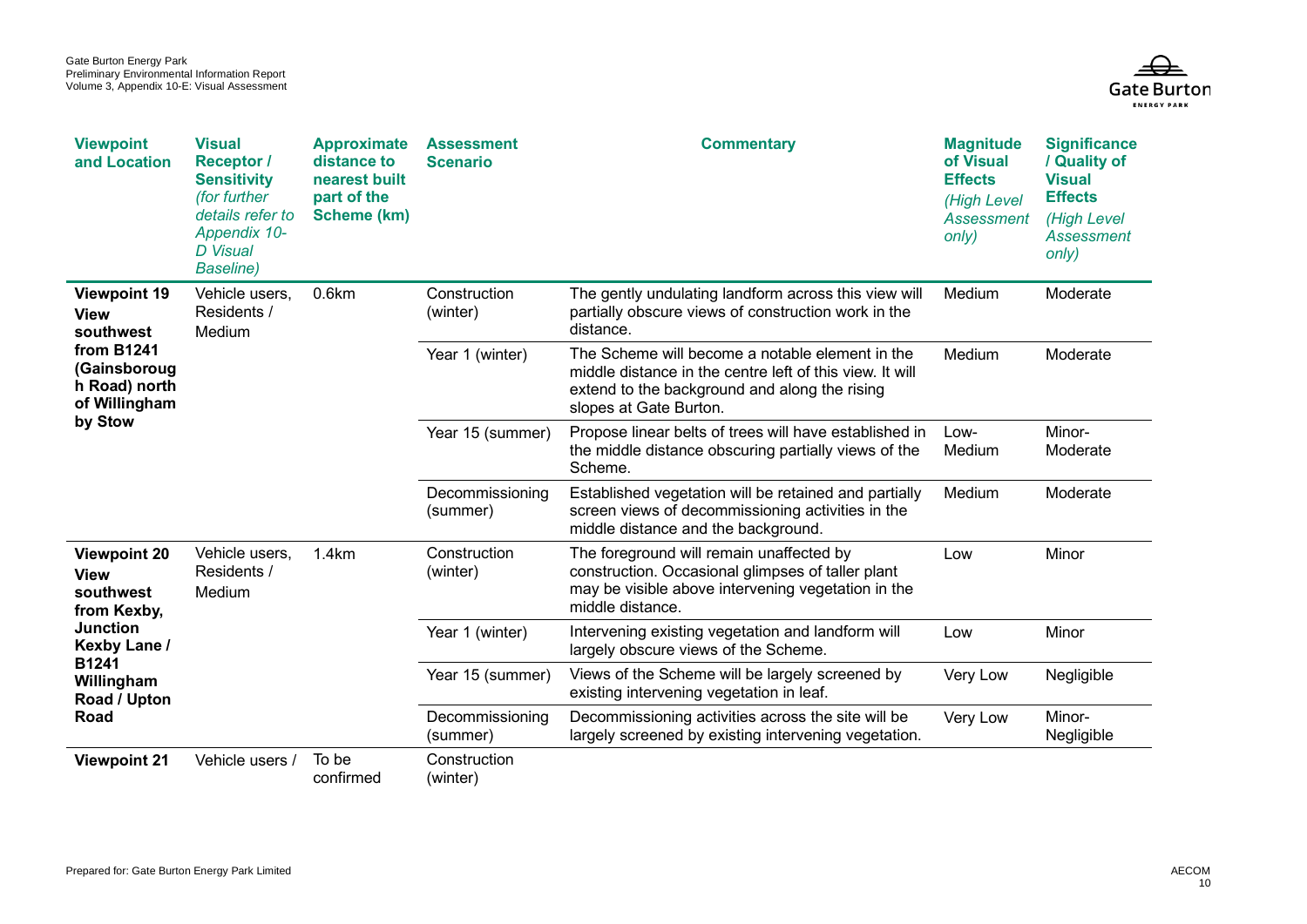

| <b>Viewpoint</b><br>and Location                                               | <b>Visual</b><br><b>Receptor</b> /<br><b>Sensitivity</b><br>(for further<br>details refer to<br>Appendix 10-<br><b>D</b> Visual<br><b>Baseline</b> ) | <b>Approximate</b><br>distance to<br>nearest built<br>part of the<br><b>Scheme (km)</b> | <b>Assessment</b><br><b>Scenario</b> | <b>Commentary</b>                                                                                                                                                                                  | <b>Magnitude</b><br>of Visual<br><b>Effects</b><br>(High Level<br>Assessment<br>only) | <b>Significance</b><br>/ Quality of<br><b>Visual</b><br><b>Effects</b><br>(High Level<br>Assessment<br>only) |  |
|--------------------------------------------------------------------------------|------------------------------------------------------------------------------------------------------------------------------------------------------|-----------------------------------------------------------------------------------------|--------------------------------------|----------------------------------------------------------------------------------------------------------------------------------------------------------------------------------------------------|---------------------------------------------------------------------------------------|--------------------------------------------------------------------------------------------------------------|--|
| <b>View south</b>                                                              | Low                                                                                                                                                  |                                                                                         | Year 1 (winter)                      |                                                                                                                                                                                                    |                                                                                       |                                                                                                              |  |
| from Coates<br><b>Road towards</b>                                             |                                                                                                                                                      |                                                                                         | Year 15 (summer)                     | Assessment to be carried out at ES stage following the receipt of the final design of<br>the grid connection and the subsequent confirmation of the location and orientation<br>of this viewpoint. |                                                                                       |                                                                                                              |  |
| Grid<br><b>Connection</b><br>Corridor                                          |                                                                                                                                                      |                                                                                         | Decommissioning<br>(summer)          |                                                                                                                                                                                                    |                                                                                       |                                                                                                              |  |
| <b>Viewpoint 22</b><br><b>View east</b>                                        | Vehicle users,<br>Recreational                                                                                                                       | To be<br>confirmed                                                                      | Construction<br>(winter)             |                                                                                                                                                                                                    |                                                                                       |                                                                                                              |  |
| from                                                                           | users $/$                                                                                                                                            |                                                                                         | Year 1 (winter)                      | Assessment to be carried out at ES stage following the receipt of the final design of                                                                                                              |                                                                                       |                                                                                                              |  |
| <b>Headstead</b><br><b>Bank along</b><br>Grid<br><b>Connection</b><br>Corridor | Low                                                                                                                                                  |                                                                                         | Year 15 (summer)                     | the grid connection and the subsequent confirmation of the location and orientation                                                                                                                |                                                                                       |                                                                                                              |  |
|                                                                                |                                                                                                                                                      |                                                                                         | Decommissioning<br>(summer)          | of this viewpoint.                                                                                                                                                                                 |                                                                                       |                                                                                                              |  |
| <b>Viewpoint 23</b><br><b>View south</b>                                       | Vehicle users,<br>Recreational                                                                                                                       | To be<br>confirmed                                                                      | Construction<br>(winter)             |                                                                                                                                                                                                    |                                                                                       |                                                                                                              |  |
| from Cottam                                                                    | users $/$                                                                                                                                            |                                                                                         | Year 1 (winter)                      | Assessment to be carried out at ES stage following the receipt of the final design of                                                                                                              |                                                                                       |                                                                                                              |  |
| Road /<br>Outgang                                                              | Low                                                                                                                                                  |                                                                                         | Year 15 (summer)                     | the grid connection and the subsequent confirmation of the location and orientation                                                                                                                |                                                                                       |                                                                                                              |  |
| Lane along<br>Grid<br><b>Connection</b><br>Corridor                            | (summer)                                                                                                                                             |                                                                                         | Decommissioning                      | of this viewpoint.                                                                                                                                                                                 |                                                                                       |                                                                                                              |  |
| <b>Viewpoint 24</b><br><b>View</b><br>northeast<br>Low<br>from Torksey         | Residents,<br>Vehicle users /                                                                                                                        | To be<br>confirmed                                                                      | Construction<br>(winter)             | Assessment to be carried out at ES stage following the receipt of the final design of                                                                                                              |                                                                                       |                                                                                                              |  |
|                                                                                |                                                                                                                                                      |                                                                                         | Year 1 (winter)                      | the grid connection and the subsequent confirmation of the location and orientation<br>of this viewpoint.                                                                                          |                                                                                       |                                                                                                              |  |
|                                                                                |                                                                                                                                                      |                                                                                         | Year 15 (summer)                     |                                                                                                                                                                                                    |                                                                                       |                                                                                                              |  |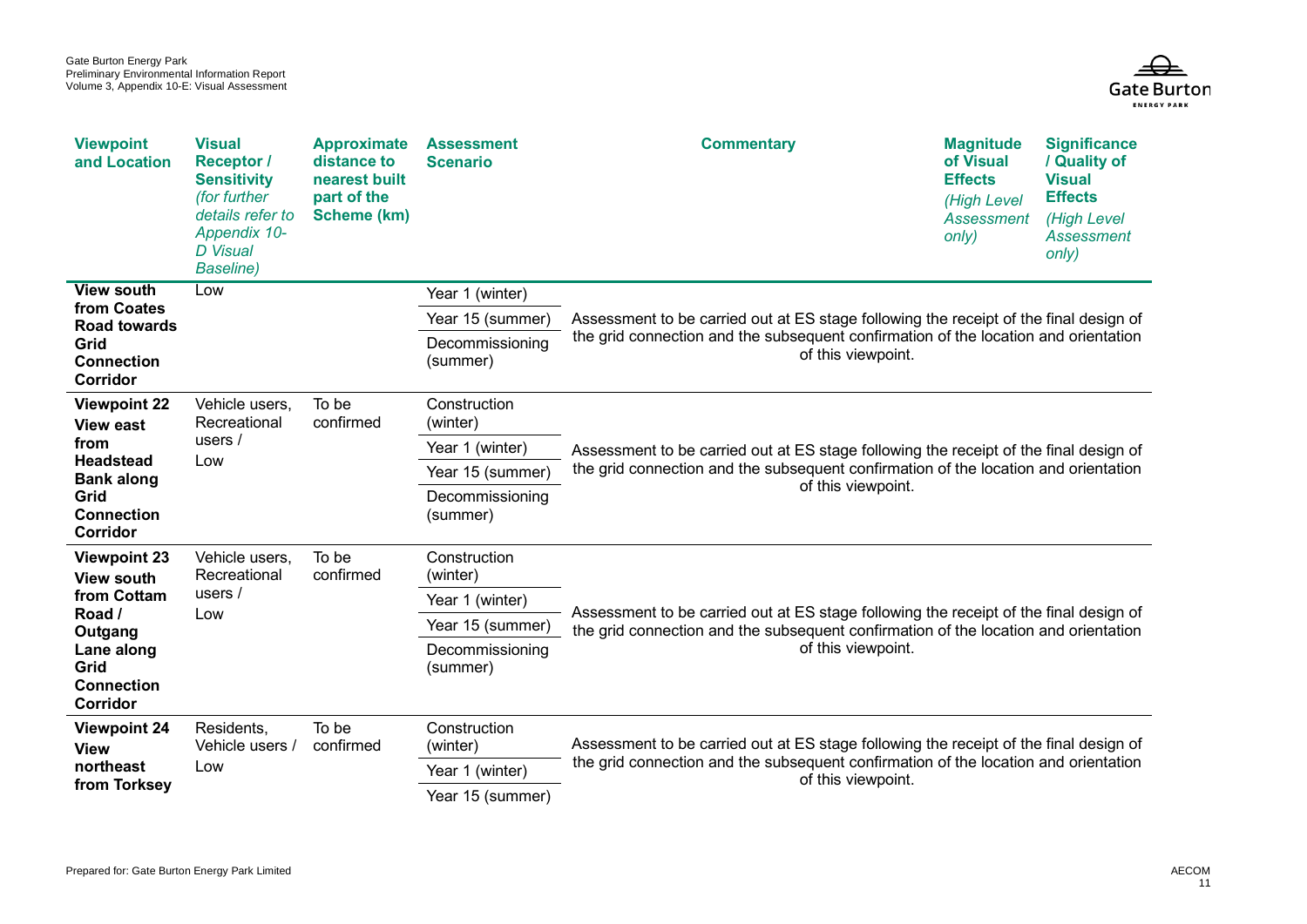

| <b>Viewpoint</b><br>and Location                                                                                                                                                                               | <b>Visual</b><br><b>Receptor /</b><br><b>Sensitivity</b><br>(for further<br>details refer to<br>Appendix 10-<br>D Visual<br><b>Baseline</b> ) | <b>Approximate</b><br>distance to<br>nearest built<br>part of the<br><b>Scheme (km)</b> | <b>Assessment</b><br><b>Scenario</b>                                                           | <b>Commentary</b>                                                                                                                                                                                                 | <b>Magnitude</b><br>of Visual<br><b>Effects</b><br>(High Level<br>Assessment<br>only) | <b>Significance</b><br>/ Quality of<br><b>Visual</b><br><b>Effects</b><br>(High Level<br>Assessment<br>only) |  |
|----------------------------------------------------------------------------------------------------------------------------------------------------------------------------------------------------------------|-----------------------------------------------------------------------------------------------------------------------------------------------|-----------------------------------------------------------------------------------------|------------------------------------------------------------------------------------------------|-------------------------------------------------------------------------------------------------------------------------------------------------------------------------------------------------------------------|---------------------------------------------------------------------------------------|--------------------------------------------------------------------------------------------------------------|--|
| Ferry Road at<br>the eastern<br>edge of<br>Rampton<br>towards Grid<br><b>Connection</b><br>Corridor                                                                                                            |                                                                                                                                               |                                                                                         | Decommissioning<br>(summer)                                                                    |                                                                                                                                                                                                                   |                                                                                       |                                                                                                              |  |
| <b>Viewpoint C1</b><br>View east /<br>southeast of<br><b>Gate Burton</b><br><b>Energy Park</b><br>and towards<br><b>Cottam Solar</b><br><b>Farm from</b><br>access track<br>northeast of<br><b>Burton Wood</b> | Commercial<br>users $/$<br>Medium                                                                                                             | 0km Gate<br><b>Burton</b><br><b>Energy Park</b><br>3.5km Cottam<br>1 Solar Farm         | Construction<br>(winter)<br>Year 1 (winter)<br>Year 15 (summer)<br>Decommissioning<br>(summer) | Assessment to be carried out at ES stage following the receipt of the final layout of<br>3 <sup>rd</sup> party solar farms, and the subsequent confirmation of the location and<br>orientation of this viewpoint. |                                                                                       |                                                                                                              |  |
| <b>Viewpoint C2</b><br><b>View south</b><br>from Marton<br><b>Road of Gate</b><br><b>Burton</b><br><b>Energy Park</b><br>and towards<br><b>Cottam Solar</b><br>Farm                                            | Vehicle users,<br>Recreational<br>users $/$<br>Low-Medium                                                                                     | 0.15km Gate<br><b>Burton</b><br><b>Energy Park</b><br>1km Cottam 1<br>Solar Farm        | Construction<br>(winter)<br>Year 1 (winter)<br>Year 15 (summer)<br>Decommissioning<br>(summer) | Assessment to be carried out at ES stage following the receipt of the final layout of<br>3 <sup>rd</sup> party solar farms, and the subsequent confirmation of the location and<br>orientation of this viewpoint. |                                                                                       |                                                                                                              |  |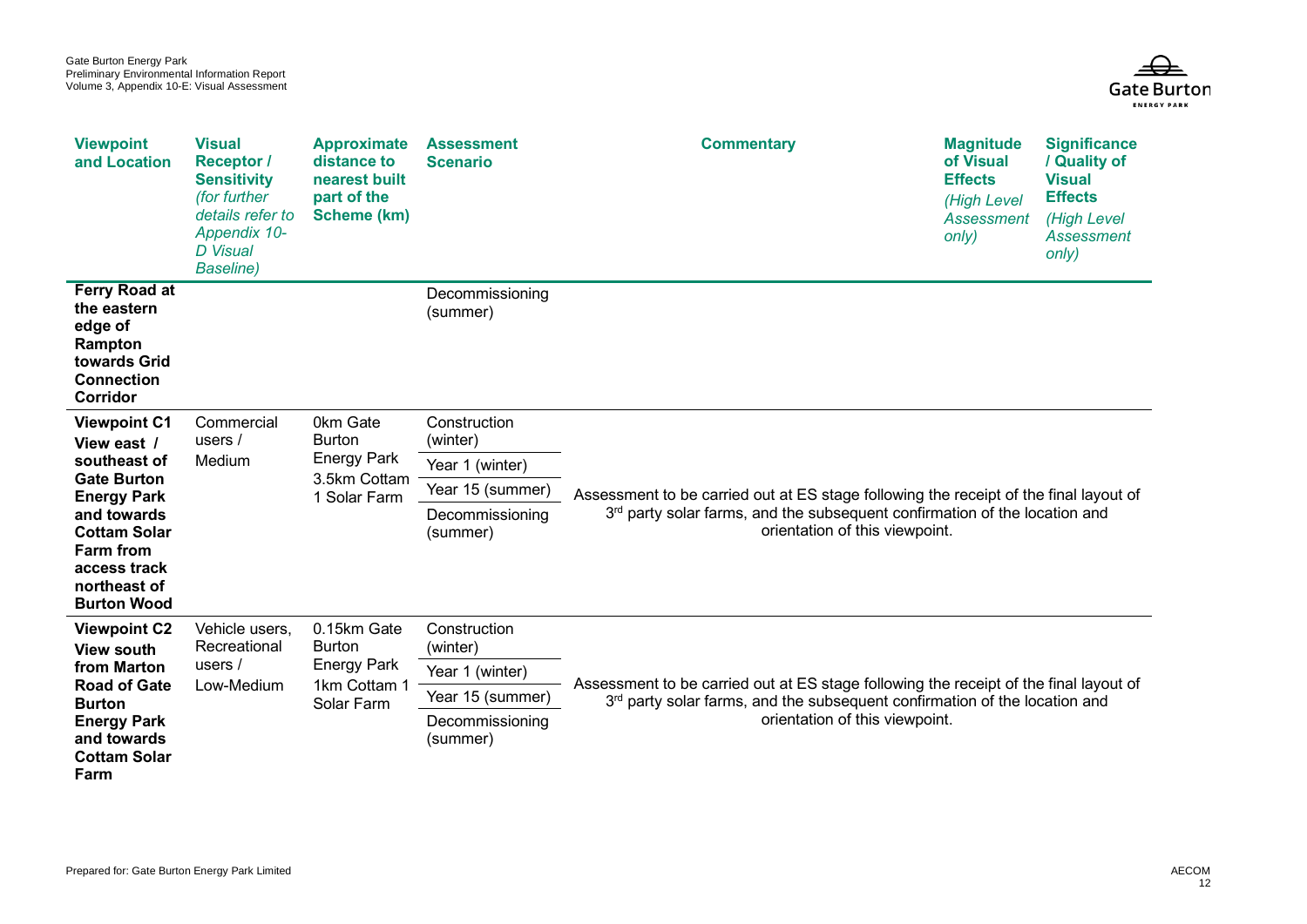

| <b>Viewpoint</b><br>and Location                                                                                                      | <b>Visual</b><br><b>Receptor</b> /<br><b>Sensitivity</b><br>(for further<br>details refer to<br>Appendix 10-<br><b>D</b> Visual<br><b>Baseline</b> ) | <b>Approximate</b><br>distance to<br>nearest built<br>part of the<br><b>Scheme (km)</b> | <b>Assessment</b><br><b>Scenario</b> | <b>Commentary</b>                                                                                                                                                                                                 | <b>Magnitude</b><br>of Visual<br><b>Effects</b><br>(High Level<br>Assessment<br>only) | <b>Significance</b><br>/ Quality of<br><b>Visual</b><br><b>Effects</b><br>(High Level<br><b>Assessment</b><br>only) |  |
|---------------------------------------------------------------------------------------------------------------------------------------|------------------------------------------------------------------------------------------------------------------------------------------------------|-----------------------------------------------------------------------------------------|--------------------------------------|-------------------------------------------------------------------------------------------------------------------------------------------------------------------------------------------------------------------|---------------------------------------------------------------------------------------|---------------------------------------------------------------------------------------------------------------------|--|
| <b>Viewpoint C3-</b><br><b>View</b>                                                                                                   | Vehicle users,<br>Pedestrians /<br>Low                                                                                                               | 1.2km Gate<br><b>Burton</b><br><b>Energy Park</b><br>0km Cottam 1<br>Solar Farm         | Construction<br>(winter)             | Assessment to be carried out at ES stage following the receipt of the final layout of<br>3rd party solar farms, and the subsequent confirmation of the location and<br>orientation of this viewpoint.             |                                                                                       |                                                                                                                     |  |
| northwest<br>towards Gate<br><b>Burton</b><br><b>Energy Park</b><br><b>from B1241</b>                                                 |                                                                                                                                                      |                                                                                         | Year 1 (winter)                      |                                                                                                                                                                                                                   |                                                                                       |                                                                                                                     |  |
|                                                                                                                                       |                                                                                                                                                      |                                                                                         | Year 15 (summer)                     |                                                                                                                                                                                                                   |                                                                                       |                                                                                                                     |  |
|                                                                                                                                       |                                                                                                                                                      |                                                                                         | Decommissioning<br>(summer)          |                                                                                                                                                                                                                   |                                                                                       |                                                                                                                     |  |
| (Normanby<br>Road) south<br>of Normanby<br>by Stow                                                                                    |                                                                                                                                                      |                                                                                         |                                      |                                                                                                                                                                                                                   |                                                                                       |                                                                                                                     |  |
| <b>Viewpoint C3-</b>                                                                                                                  | Vehicle users,<br>Pedestrians /<br>Medium                                                                                                            | 1.2km Gate<br><b>Burton</b><br><b>Energy Park</b><br>0km Cottam 1<br>Solar Farm         | Construction<br>(winter)             | Assessment to be carried out at ES stage following the receipt of the final layout of<br>3 <sup>rd</sup> party solar farms, and the subsequent confirmation of the location and<br>orientation of this viewpoint. |                                                                                       |                                                                                                                     |  |
| <b>View</b><br>northeast of<br><b>Cottam Solar</b><br>Farm from<br><b>B1241</b><br>(Normanby<br>Road) south<br>of Normanby<br>by Stow |                                                                                                                                                      |                                                                                         | Year 1 (winter)                      |                                                                                                                                                                                                                   |                                                                                       |                                                                                                                     |  |
|                                                                                                                                       |                                                                                                                                                      |                                                                                         | Year 15 (summer)                     |                                                                                                                                                                                                                   |                                                                                       |                                                                                                                     |  |
|                                                                                                                                       |                                                                                                                                                      |                                                                                         | Decommissioning<br>(summer)          |                                                                                                                                                                                                                   |                                                                                       |                                                                                                                     |  |
| <b>Viewpoint C4</b><br><b>View</b><br>northwest<br>from                                                                               | Recreational<br>users $/$<br>Medium-High                                                                                                             | 8.5km Gate<br><b>Burton</b><br><b>Energy Park</b>                                       | Construction                         | Assessment to be carried out at ES stage following the receipt of the final layout of<br>3 <sup>rd</sup> party solar farms, and the subsequent confirmation of the location and<br>orientation of this viewpoint. |                                                                                       |                                                                                                                     |  |
|                                                                                                                                       |                                                                                                                                                      |                                                                                         | (winter)                             |                                                                                                                                                                                                                   |                                                                                       |                                                                                                                     |  |
|                                                                                                                                       |                                                                                                                                                      |                                                                                         | Year 1 (winter)                      |                                                                                                                                                                                                                   |                                                                                       |                                                                                                                     |  |
|                                                                                                                                       |                                                                                                                                                      |                                                                                         | Year 15 (summer)                     |                                                                                                                                                                                                                   |                                                                                       |                                                                                                                     |  |